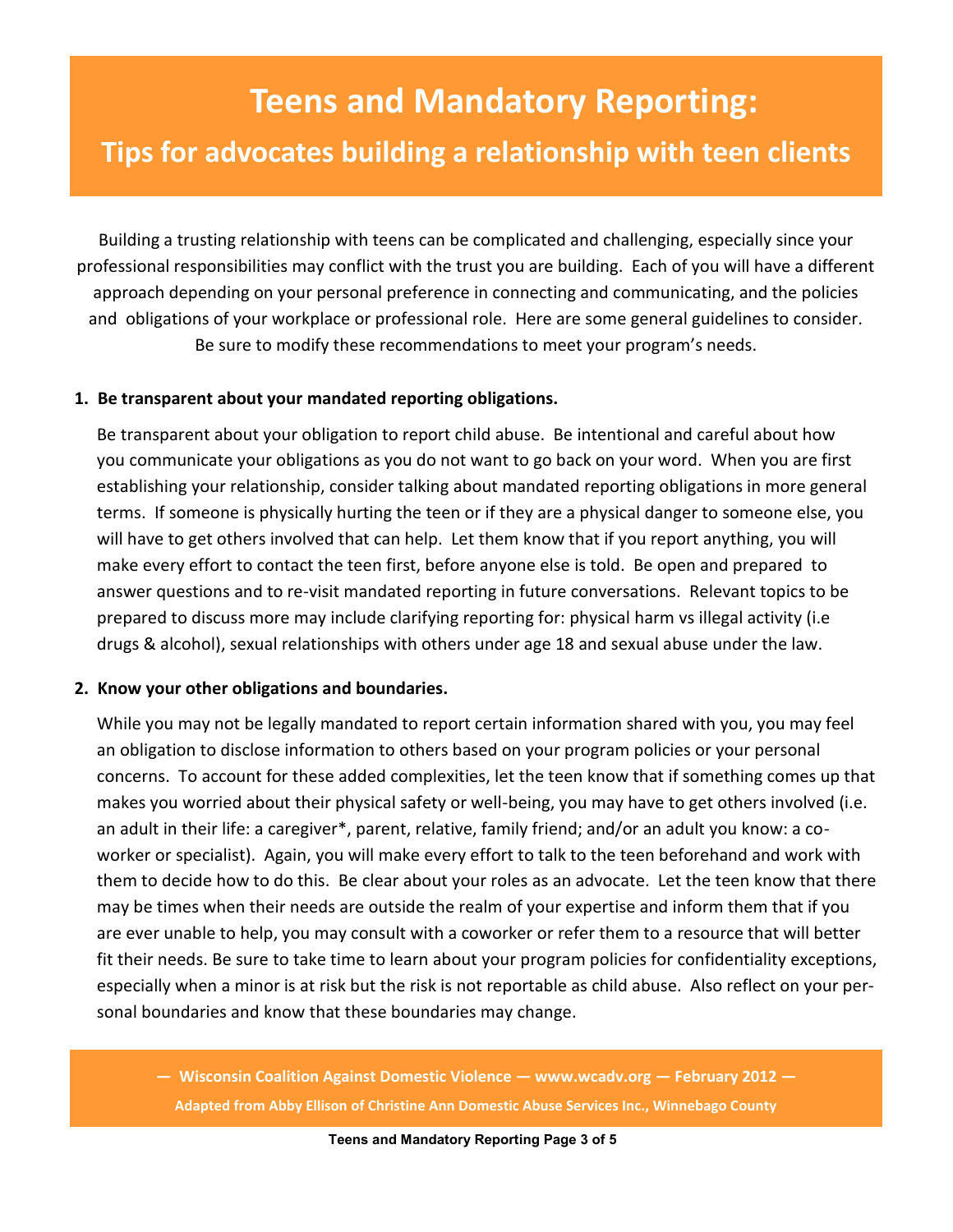## **3. Respect confidentiality.**

i eens nave the right to confidentiality. Your role as a mandated reporter and other obligations you<br>may have may put limits on the amount of confidentiality you can honor. Be honest with yourself and Teens have the right to confidentiality. Your role as a mandated reporter and other obligations you with the teen about these limitations. If you talk to a caregiver or another specialist, ask for the teen's permission whenever possible. Know there may be times when you will not be asking for the teen's permission. In both scenarios, work with the teen to decide how you will do this, taking into consideration their input when possible and being clear with the teen about exactly what will be discussed. Tell the caregiver or specialist the same information.

## **4. Empower your client.**

Tell the teen that it's not your role to tell them what to do. Teens often appreciate being validated that they are in charge of their choices. Consider discussing how they live with the consequences of their choices, not you, so it would be inappropriate for you to tell them what to do.

# **5. Be honest and offer options.**

While you won't tell the teen what to do, let them know you will be honest with them. If you think some of their choices are harmful, you will let them know. Remind the teen that you will provide information, but what to do with that information is their decision. Accept their choices without judgment and let them know you will not judge them. When you make strong recommendations, be aware of your motive for the recommendations. Reflect on if it's your own bias or if it's for the safety of the teen.

#### **6. Respect their pace and their space.**

If the teen isn't ready to talk about what's going on, don't force the issue. Try talking about whatever is easy for them to talk about, (i.e. friends, work, activities, school). Discuss with the teen that they don't have to tell you anything they don't want to. They may want to tell just parts of stories and leave out other parts, and that's okay. Empower them to tell you to "back off" when they need to and that you'll respect their request. Remind the teen you are there to work with them, and no one else (i.e. their adult caregiver), so the more honest they can be, the easier it may be. Be aware that while you are there to work with the teen, at times you may align with the adult caregiver for the teens' safety. In these cases, it's okay to be honest that your assessment of the teen's risk may not line up with the teen's assessment of their risk.

**— Wisconsin Coalition Against Domestic Violence — www.wcadv.org — February 2012 — Adapted from Abby Ellison of Christine Ann Domestic Abuse Services Inc., Winnebago County**